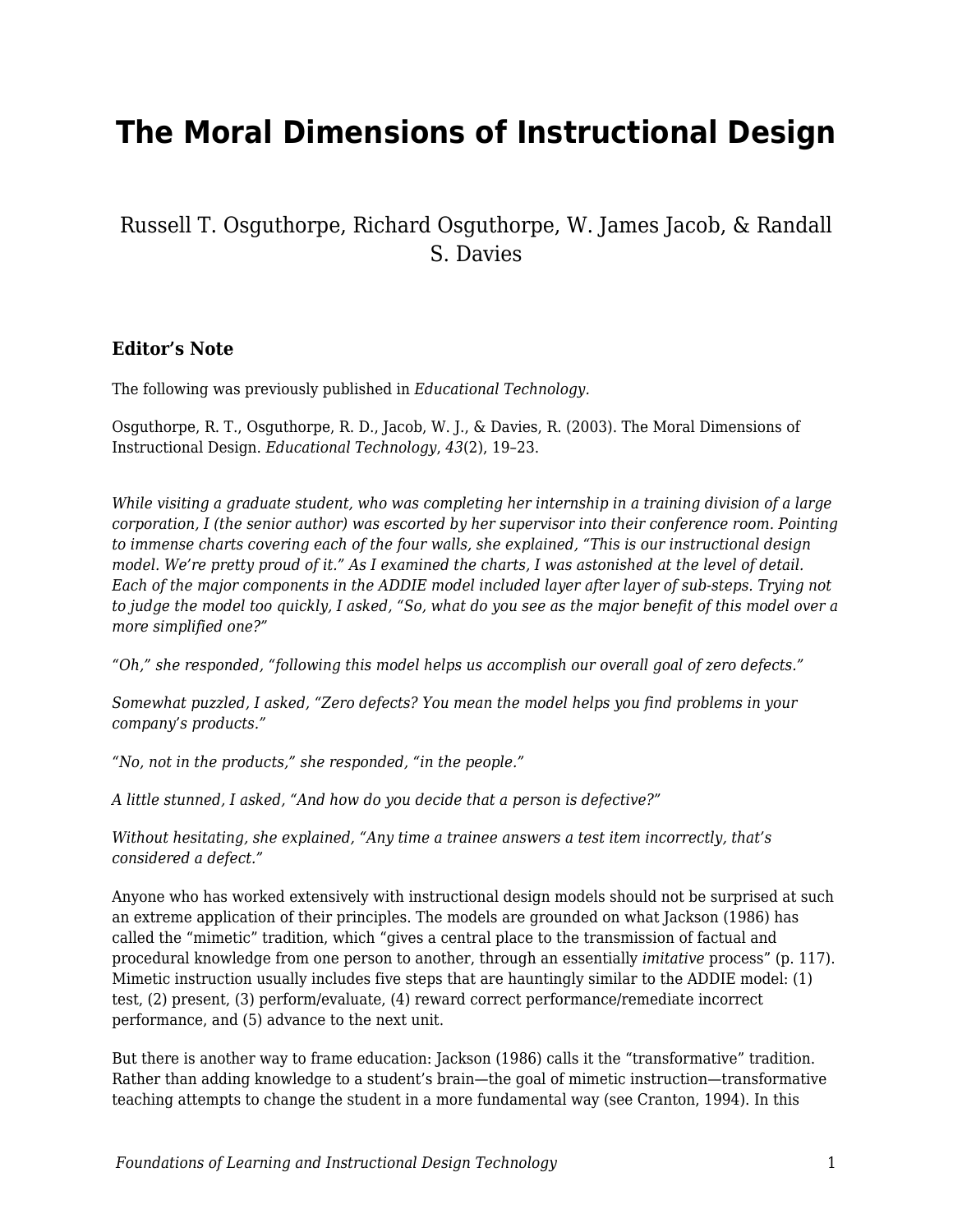tradition, students change the way they see themselves in relation to others and to the world around them. In transformative education a teacher cares for students in their wholeness. The teacher is concerned not only with improvements in test performance, but with improvements in character.

Teaching and teacher education have long considered their disciplines to be moral in nature. Fenstermacher (1990) asserts that moral dimensions are *always* present when one person is trying to teach another:

What makes teaching a moral endeavor is that it is, quite centrally, human action undertaken in regard to other human beings. Thus, matters of what is fair, right, just, and virtuous are always present. When a teacher asks a student to share something with another student, decides between combatants in a schoolyard dispute; sets procedures for who will go first, second, third, and so on; or discusses the welfare of a student with another teacher, moral considerations are present. (p. 133)

So what if we replaced the word *teacher* with *instructional designer?* Because instructional designers are usually not present when students are learning, should they be satisfied with performance as the sole criterion for success? Can they ignore the broader, more fundamental needs of their students—the transformative needs? To address these questions, we will first present a case for viewing instructional design as a moral endeavor. Next we will offer a framework for discussing the moral dimensions of the profession. Finally, we will discuss ways the framework can be used to improve the practice of instructional design.

In each section we cite data from studies that we are currently conducting. In one study, 86 college students and 27 sixth graders reflected on and reported on their most frustrating and most fulfilling learning experiences. In another study, in depth interviews were conducted with 9 instructional designers asking them to reflect on their experience in designing online college courses.

#### **The Case for Moral Dimensions**

When asked for the most common criticism of online courses, a director of evaluation at a large center for instructional design, said, "That's easy, students who don't like online courses usually say that the courses are too cook-booky." The following student comment on an experience with an online course reinforces this conclusion:

In order to make the class testable, the professor focused on banalities that would easily fit a multiple choice format. The end result was that I binged/purged a lot of nonsense that I will never use in my life, rather than coming away with significant insights.

The course this student was evaluating clung firmly to the mimetic tradition of transferring facts from computer screen to student, and at least for this student the course failed to accomplish even this. So how can instructional designers avoid creating courses that do not result in important student learning? We propose that just as the fields of teaching and teacher education are beginning to embrace moral dimensions of their practice, so should instructional design. Why would we make such a recommendation? For two reasons: (1) Instructional design is as much a human endeavor as faceto-face teaching, and all human endeavors are moral by nature, and (2) the more instructional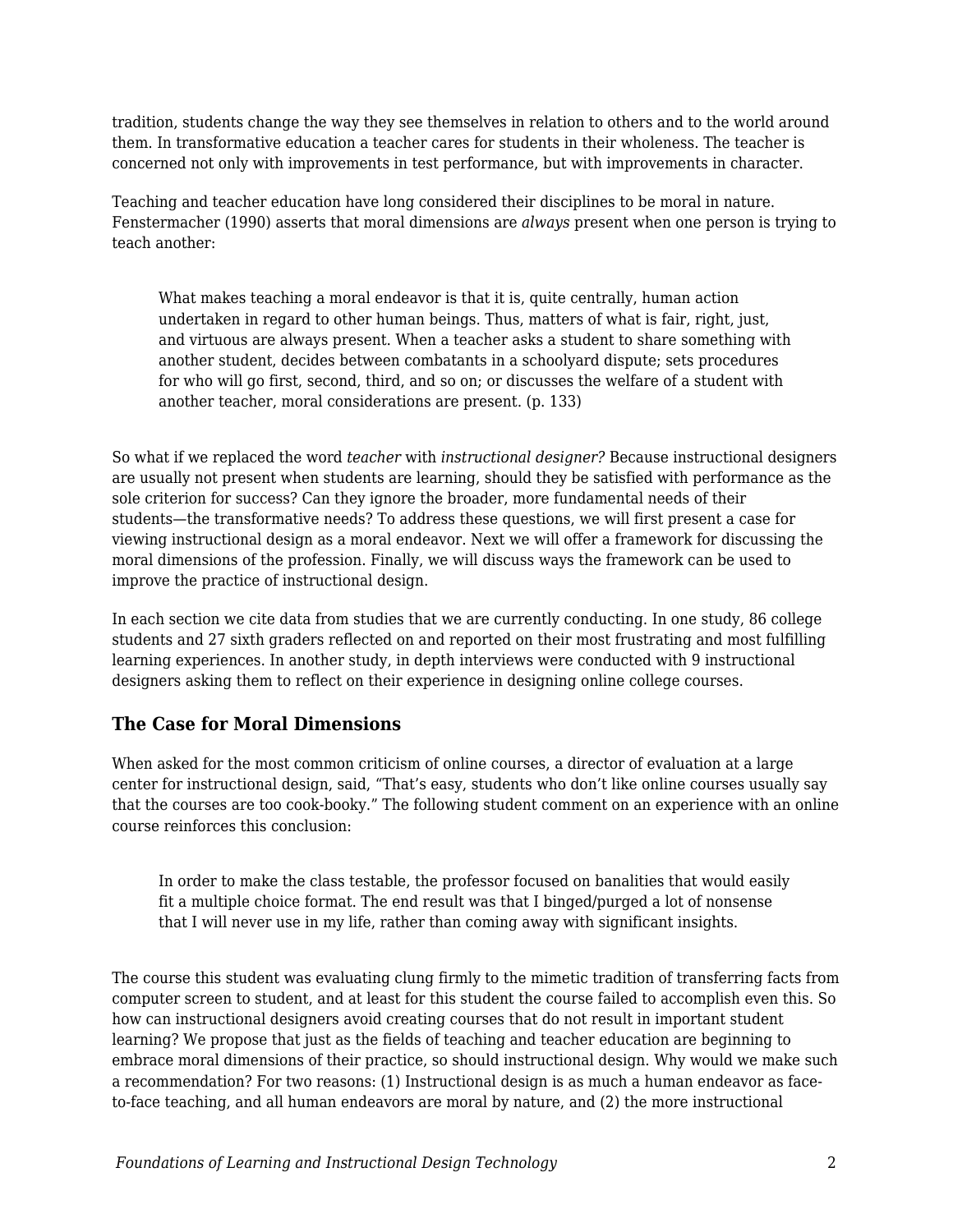designers focus on the higher or deeper dimensions of learning and teaching that are ensconced in moral principles, the more likely transformative learning will occur—both for the student and for the instructional designer.

Before presenting our framework for the moral dimensions of instructional design, we will explain what we mean by the word *moral,* or more accurately, what we do *not* mean. First, we are not considering professional ethics as included in the book *Instructional Design Competencies: The Standards* (Richey, Fields, & Foxon, 2001). Every worthy profession has ethical codes of conduct. For instructional designers, these standards ensure that client and societal needs and rights are not violated: e.g., instructional designers will not plagiarize others' work. Although these standards have clear moral implications, they have little to do with the moral dimensions we refer to. Second, we are not suggesting the direct teaching of virtues (e.g., slipping a little lesson on honesty into the online accounting course).

Our use of the word *moral* emphasizes neither ethical codes of conduct nor direct teaching of virtues; rather we wish to focus on the ways in which instructional designers conduct and view their work in relation to those who will use their instructional products. Thus the practice of designing instructional interactions becomes a moral endeavor (see Hansen, 2001).

# **A Moral Dimensions Framework**

Our framework provides an alternative lens through which the practice of instructional design might be viewed. It is grounded primarily in moral and educational philosophy rather than in behavioral psychology. The framework does not prevent designers from relying on extant models and theories; it simply encourages designers to examine more carefully how these theories relate to the higher, transformative purposes of instruction. As shown in Figure 1, an instructional designer must develop traditional competencies, as Richy, Fields, and Foxon (2001) have recommended. Such competency development, we believe, can lead to effective mimetic learning for students. The more proficient the designer is in all 23 stated competencies, the more likely students will master the intended learning goals. However, we suggest that there is more to instructional design than mastering 23 competencies. We believe, as does Green (1999), that conscience formation transcends the learning of specified objectives. In his book *Voices: The Formation of Conscience,* Tom Green asserts that unless teachers focus on conscience, they will never reach the highest goals of education.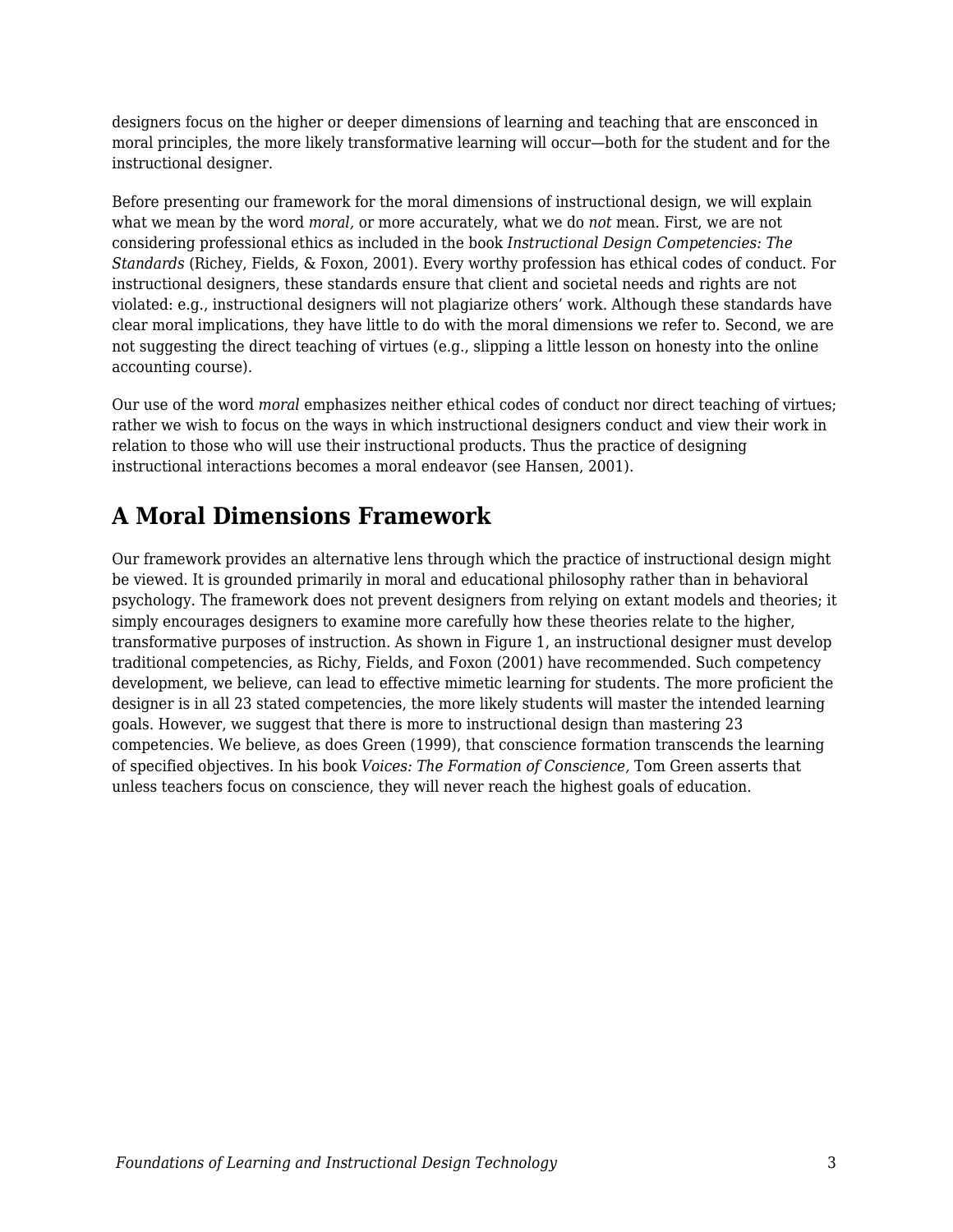

**Figure 1.** Including the moral dimensions in instructional design

**Conscience of craft.** Green (1999) identifies five different types of personal conscience. We will briefly describe how each conscience relates to the instructional design profession. The *conscience of craft* refers to one's desire to adhere to often unstated but overarching standards of one's profession. While working on a piece of sculpture, the artist strives to meet the standards of good art. Sometimes these standards have been made explicit, other times they are more illusive, but nonetheless powerful in directing the sculptor's work. Comparing her work to the most respected works of art, the sculptor constantly strives to meet the highest standard—not because the piece will generate more profit, but because the sculptor desires to be a good artist.

An instructional designer likewise can develop a conscience of craft by striving for excellence beyond that which a client may demand. The more developed the designer's conscience, the better the resulting instruction. We are acquainted with a designer who quickly produces the first prototype and then methodically and relentlessly obtains feedback from students and teachers on how to improve the instruction. No one is requiring the designer to be so exacting. The designer simply has a welldeveloped conscience of craft—never being satisfied with something that others would call "good enough."

**Conscience of membership.** The conscience of membership is closely related to that of craft. An instructional designer might ask, "What does it mean to be a member of this profession? What must I live up to? What do I owe my profession?" Each profession has its norms, its acceptable modes of conduct. One might argue that while instructional design as a field has generated norms, these norms are not as strong as they might be. And this weakness could be a result of designers not construing their work as having moral aims.

During an interview, an instructional designer who had helped develop a college course, lamented how deadlines got in the way of quality work: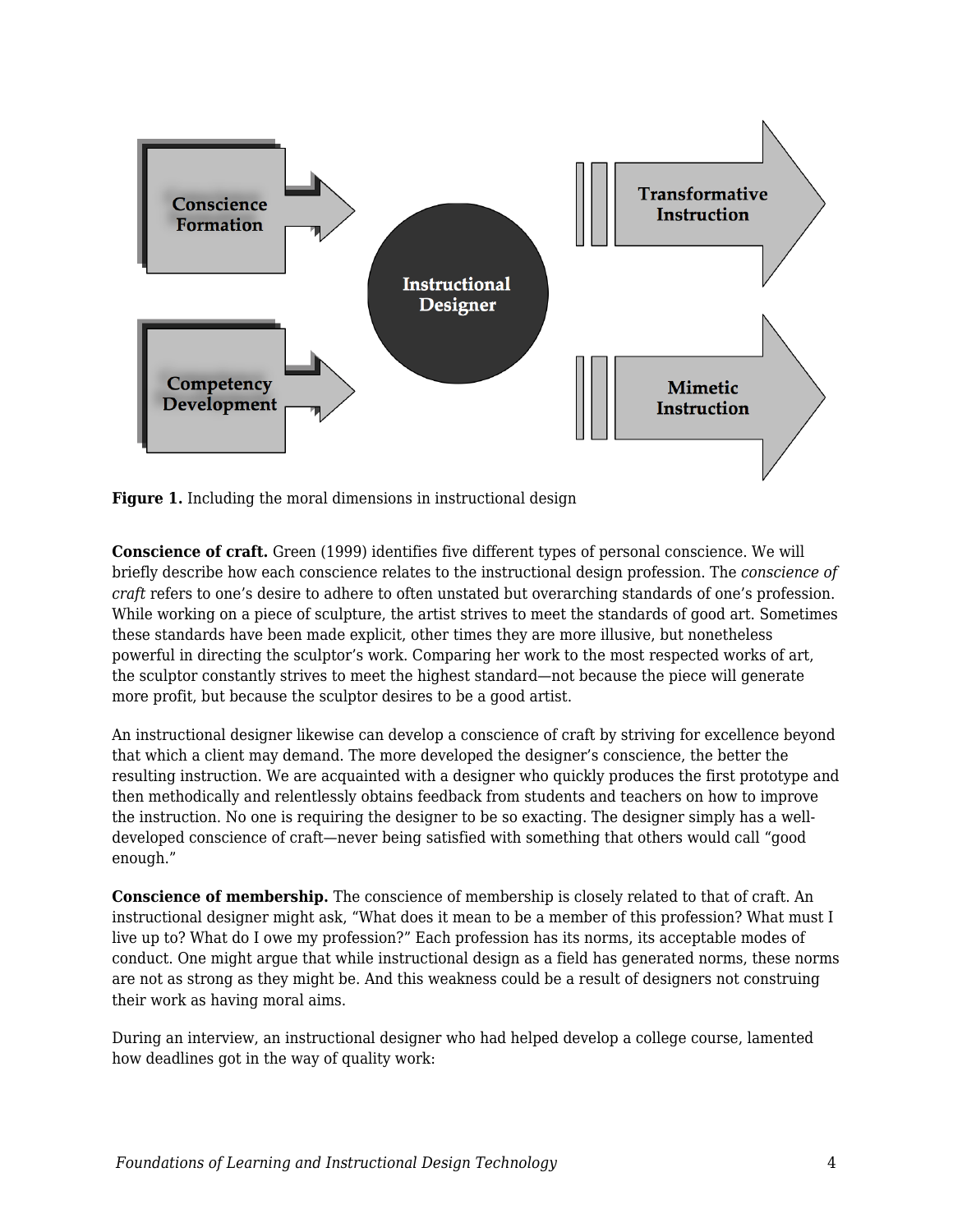We had a manuscript and we just started building things and we were literally finishing lessons the week before they were supposed to be going to the students. We recognized that it was just not a successful mode. In fact, I think only one-third of the students who took the course indicated that they would take another online course.

**Conscience of sacrifice.** Green (1999) describes the conscience of sacrifice as "truth telling and promise keeping." This conscience causes a person to act on more than simply self-interest. Green argues that an educator must perform acts that "fall beyond the limits of mere duty. Any perfectly gratuitous act of caring or kindness aimed at the good of another has this characteristic." (p. 93) When asked if she ever went beyond the requirements in the course, a college student responded, "And why would I want to do that? Do you think I'm crazy?" Green might say that this student's conscience of sacrifice was not very well developed.

In contrast another student in an online course completed not only all of the requirements but contributed to the online discussion three times more often than the average for the class. In a class of 53, students on average accessed the discussion board 152 times, while this student accessed it 421 times. And the quality of her contributions was clearly better than most.

The conscience of sacrifice applies equally to the designer. Is the designer totally honest with the rest of the design team, with students who pilot the course? To what extent does the designer act out of concern for those who will experience the instruction, as well as for those who are working on the team?

A critic of our framework might say,

Okay, stop right there; you're not being realistic. Instructional designers might enjoy acting on moral instincts of caring, of sacrificing, or promise keeping, but they are under constant pressure to produce—to deliver a product, and you can't ask them to listen to these voices of conscience when they hardly have time to meet with the subject matter expert.

Our response to such criticism is that we recognize the constraints on designers, as on all educators, to ignore the deeper, more far-reaching aspects of their work. But that is actually the point. The more one ignores these fundamentally moral aims of one's work, the less effective will be the resulting product. Are the voices of conscience that Green proposes too lofty? We think not. We argue that the field needs to reach deeper and higher at the same moment if the discipline is to continue to develop in appropriate ways.

**Conscience of memory.** Green speaks of the conscience as a way of drawing upon one's past, of building on the traditions that are unique to an individual. He calls this type of memory "rootedness." Humans, he argues, have a powerful need to be rooted: to know where they came from and what those before them were like. This seems to be an especially neglected type of conscience in instructional design. Although the history of the field is short, the past is often seen by new students as irrelevant. Some question the need to study what instructional designers were doing before the internet was created. And yet there is much in the history of the field to inform the present, much to propel the discipline in new directions.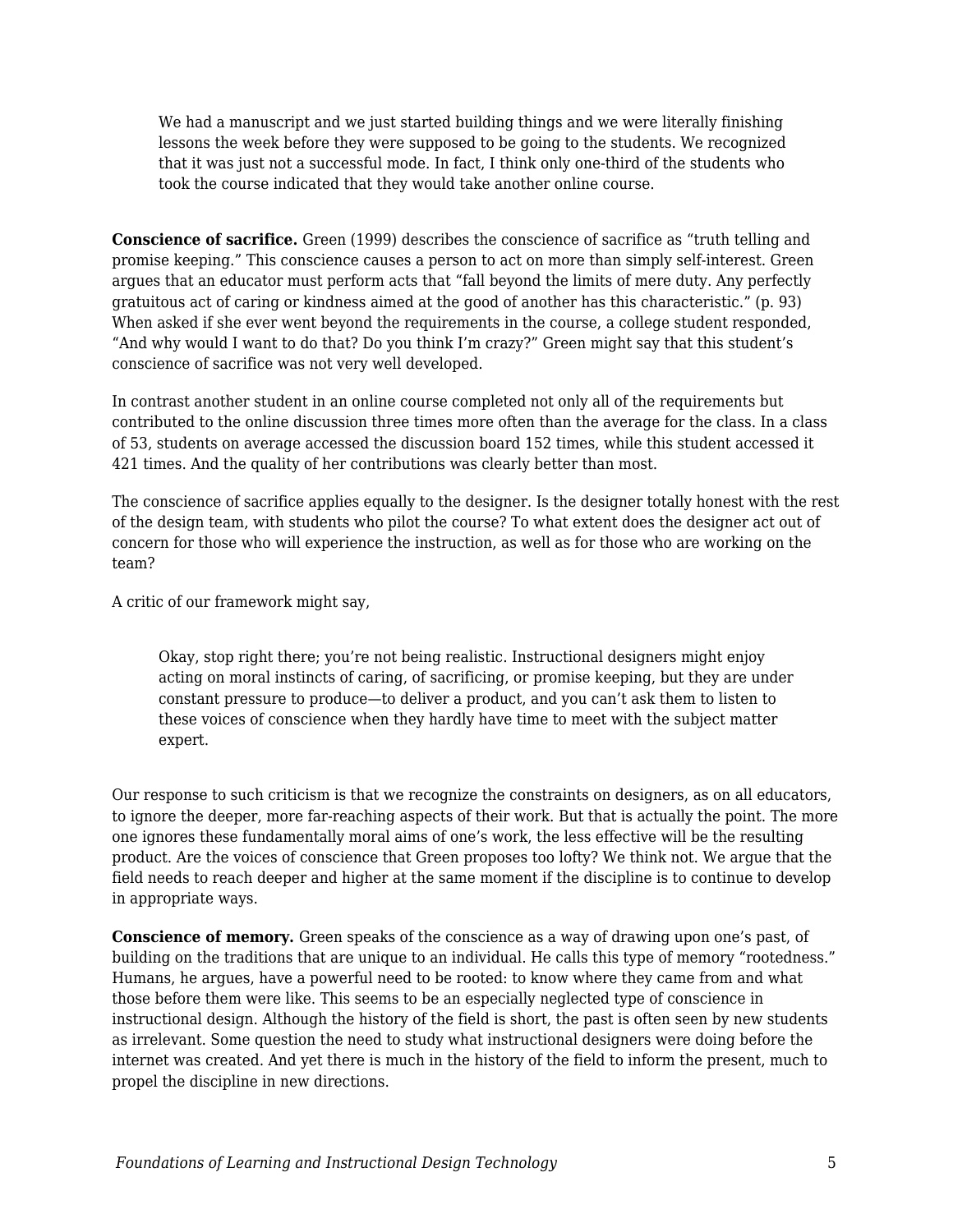The conscience of memory also suggests that instructional designers need to draw more on who they are as individuals. Such a stance argues for assigning instructional design projects carefully, making sure that designers can draw upon their own unique strengths, talents, and interests, as they design a new piece of instruction. And students need to have ways of sharing who they are and how their own desires, goals, and experiences relate to the topic being learned.

**Conscience of imagination.** The conscience of imagination speaks to one's creativity, one's ability to try something for the first time, one's capacity to envision a new way—in short, to lead. Whether they like to think of themselves in this way or not, instructional designers are leaders. They are charged with *improving* learning and teaching. Simply perpetuating an acceptable, but barely effective way to teach or train is not satisfactory work. Instructional designers must be imaginative; they must avoid seeing themselves as technicians hired to produce a preconceived instructional product. Rather they must be prepared to suggest alternative approaches that their clients may never have considered. To do this, they must have a well-developed conscience of imagination.

Similarly, the students who experience the instruction produced by a good design must be stretched to think in new ways. As Maxine Greene (2000) has explained so eloquently, releasing the imagination of learners is the primary aim of good education. We assert that for instructional designers to release the imagination of others, they must be working in ways that improve their own imagination.

# **Using the Framework**

So how would instructional designers actually use the framework to improve their practice? Our response is quite simple: through reflexive judgment—the act of differentiating what is right and good from what is not (Green, 1999). In Green's theory, reflexive judgment is the essence of conscience formation. The more a person learns how to make wise judgments based upon reflective thought, the more the person will develop the consciences of craft, membership, sacrifice, memory, and imagination.

To illustrate how this type of reflection might help instructional designers, we offer the following account given by an urban district superintendent, as she described with emotion her own experience learning to read:

By the fifth grade, I was [still] struggling with reading, and we had the wonderful—though in my memory not so wonderful—SRA kits. In our class, the teacher put the kits in front of the room. The levels of complexity of reading were [designated] by color. And, of course, we knew our colors. If you were able, you used the brown readers, if you were not able, you used the purple readers. It was to my great shame . . . because I was so shy, to go to the front of that class and pick up the purple. It was difficult—[there was] humiliation associated with it. (personal communication, Patti Harrington, October, 2001).

Even though this superintendent was recounting her story over 30 years later, the recollection still brought with it significant emotion. Perhaps the label "purple" was like the label "defective" used by the director of training we cited earlier. We do not believe that the designers who created the color codes for SRA kits intentionally tried to humiliate children any more than the director of training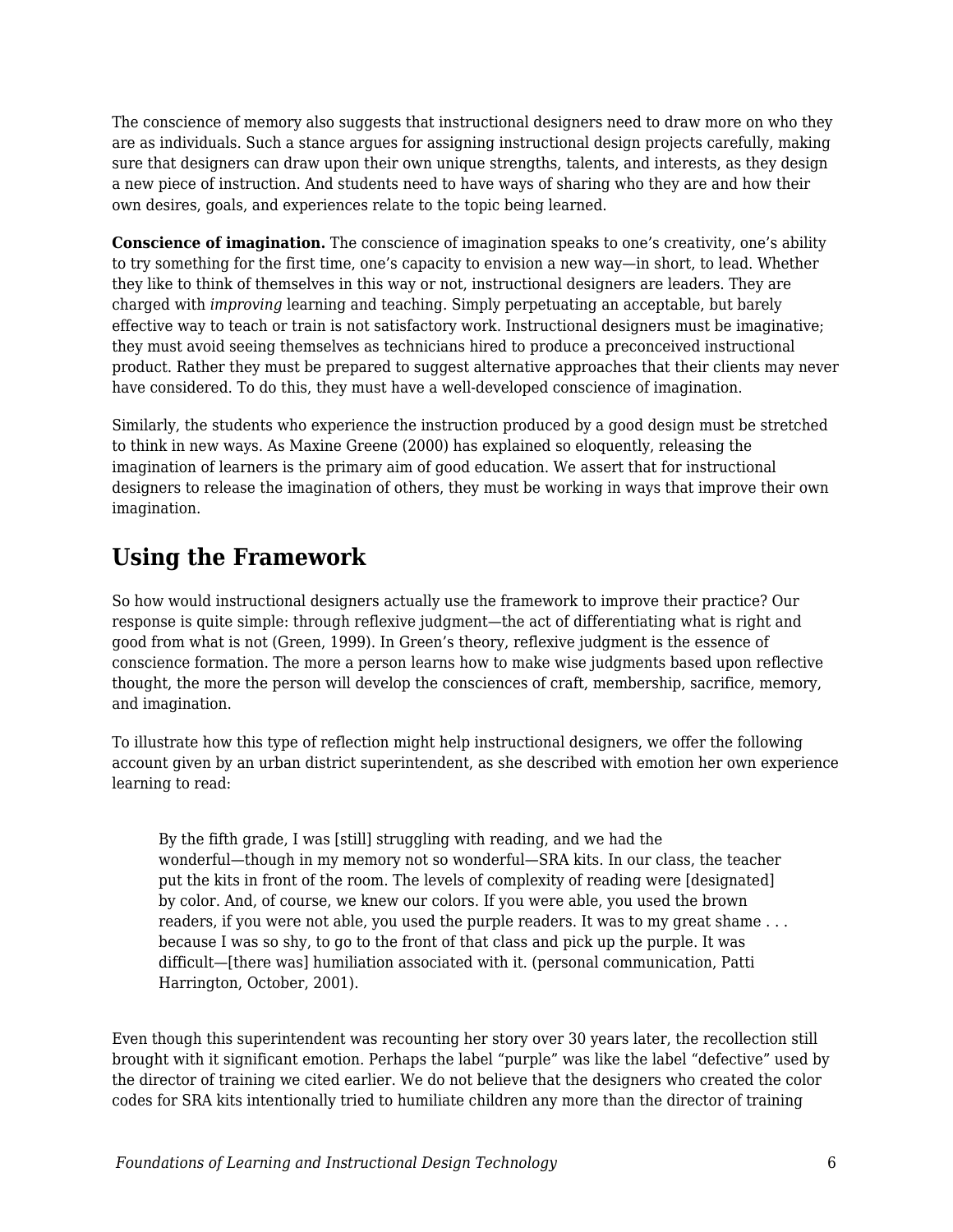intentionally tried to humiliate employees. But that is precisely the point: Instruction leads to unintended results, and without careful reflection, those results can harm learners.

Although the SRA designers and the director of training may have reviewed performance data, they were likely not reflecting on the more subtle moral effects of their design decisions. And these moral effects, we assert, are more far reaching than performance data alone. These are the transforming effects, the effects of instruction that endure. And if designers want to create instruction that will have positive rather than negative enduring effects, we believe that they will need to focus on the moral dimensions. They will need to engage more often in reflexive judgment, a kind of reflection that leads to personal transformation for both the one who teaches and the one who learns.

### **References**

Cranton, P. (1994). *Understanding and promoting transformative learning.* San Francisco: Jossey-Bass.

Fenstermacher, G. D. (1990). Some moral considerations on teaching as profession. In J. I. Goodlad, R. Soder, and K. A. Sirotnik (Eds.) *The moral dimensions of teaching* (pp. 130–151). San Francisco: Jossey-Bass.

Gordon, J., & Zemke, R. (2000). The attack on ISD. *Training 37*(42), 42–53.

Green,T. F. (1999). *Voices: The educational formation of conscience.* Notre Dame, IN: Notre Dame Press.

Greene, M. (2000). *Releasing the imagination: Essays on education, the arts, and social change.* San Francisco: Jossey-Bass.

Hansen, D. T. (2001). *Exploring the moral heart of teaching: Toward a teacher's creed.* New York: Teachers College Press.

Jackson, P. W. (1986). *The practice of teaching.* New York: Teachers College Press.

Osguthorpe, R. J., & Osguthorpe, R. T. (2001). Teaching and learning in virtuous ways: A framework for guided reflection in moral development. Paper presented at the annual meeting of the American Educational Research Association, Seattle, WA.

Palmer, P. J. (1993). *To know as we are known: Education as a spiritual journey.* San Francisco: Harper Publishers.

Richey, R. C., Fields, D. C., & Foxon, M. (2001). *Instructional design competencies: The standards.* Syracuse, NY: ERIC Clearinghouse on Information and Technology.



Please complete this short survey to provide feedback on this chapter: <http://bit.ly/IDMoralDimensions>